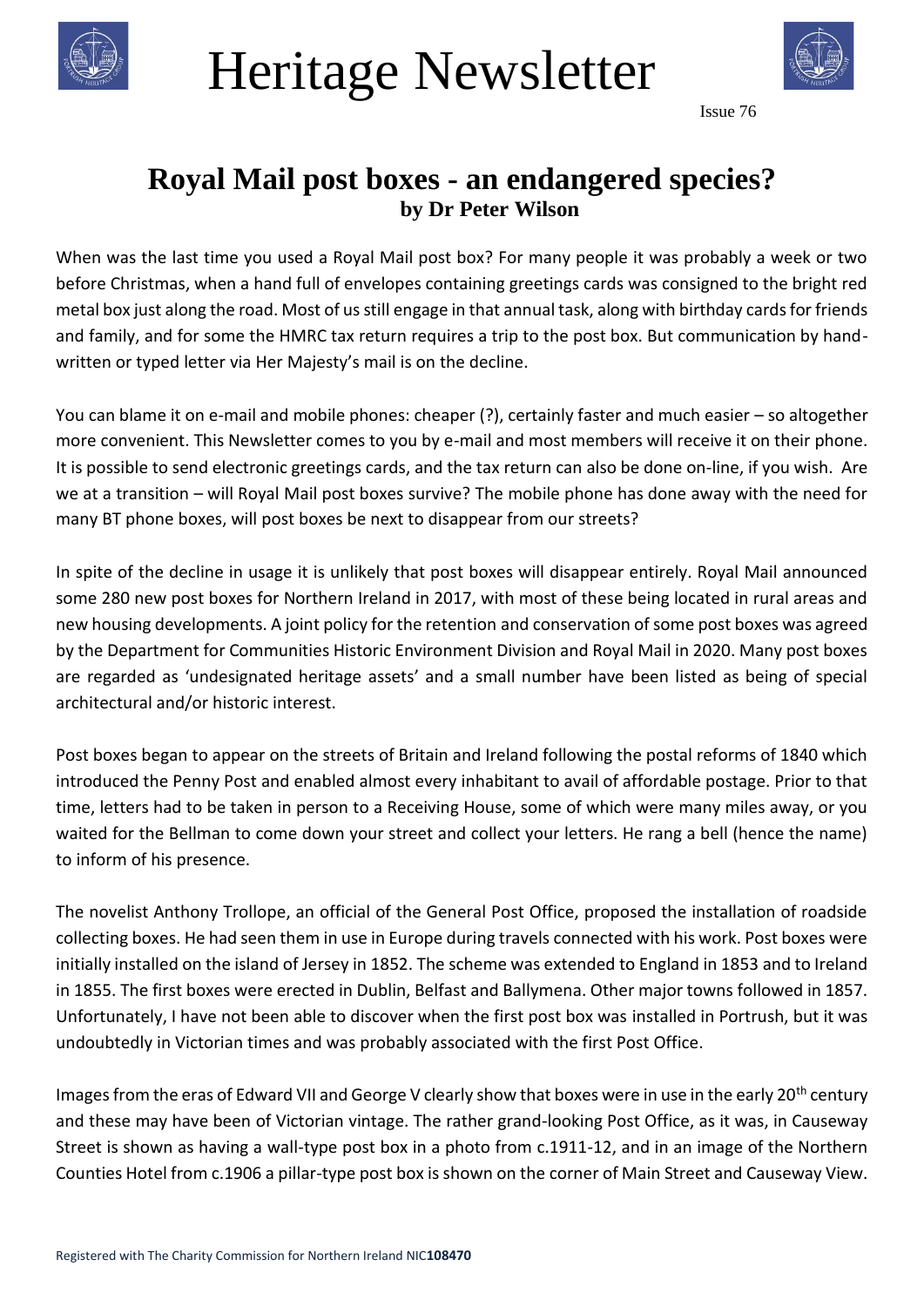





 **The imposing Post Office building in Causeway Street (c. 1911-12) showing the wall-type post box (circled) and a view of the Northern Counties Hotel (c. 1906) with pillar-type post box on corner of Main Street and Causeway View (circled).**

Neither box is present today but a box does exist directly opposite the latter, on the west-side pavement of Causeway View. Today there are, I think, 12 post boxes at various places across the town.

Since the beginning, post boxes have carried the insignia or cipher of the reigning monarch. So, Victoria (VR until 1901), Edward VII (EVIIR 1901-10), George V (GR 1910-36), the uncrowned Edward VIII (EVIIIR 1936), George VI (GVIR 1936-1952) and Elizabeth II (EIIR 1952 to present). The George V cipher consists only of the initials GR, the regnal number (V) was omitted.



 **A – the pre-1991 EIIR pillar-type post box on Main Street, embossed with POST OFFICE. B – the post-1991 EIIR pillar-type post box at Dhu Varren, Portstewart Road, embossed with ROYAL MAIL. C – the Type K box on Dunluce Street.**

All but two post boxes in Portrush carry the insignia of Elizabeth II. The two that do not are from the reign of George VI. These GVIR boxes are situated at the north end of Ballywillan Road and on Hopefield Avenue.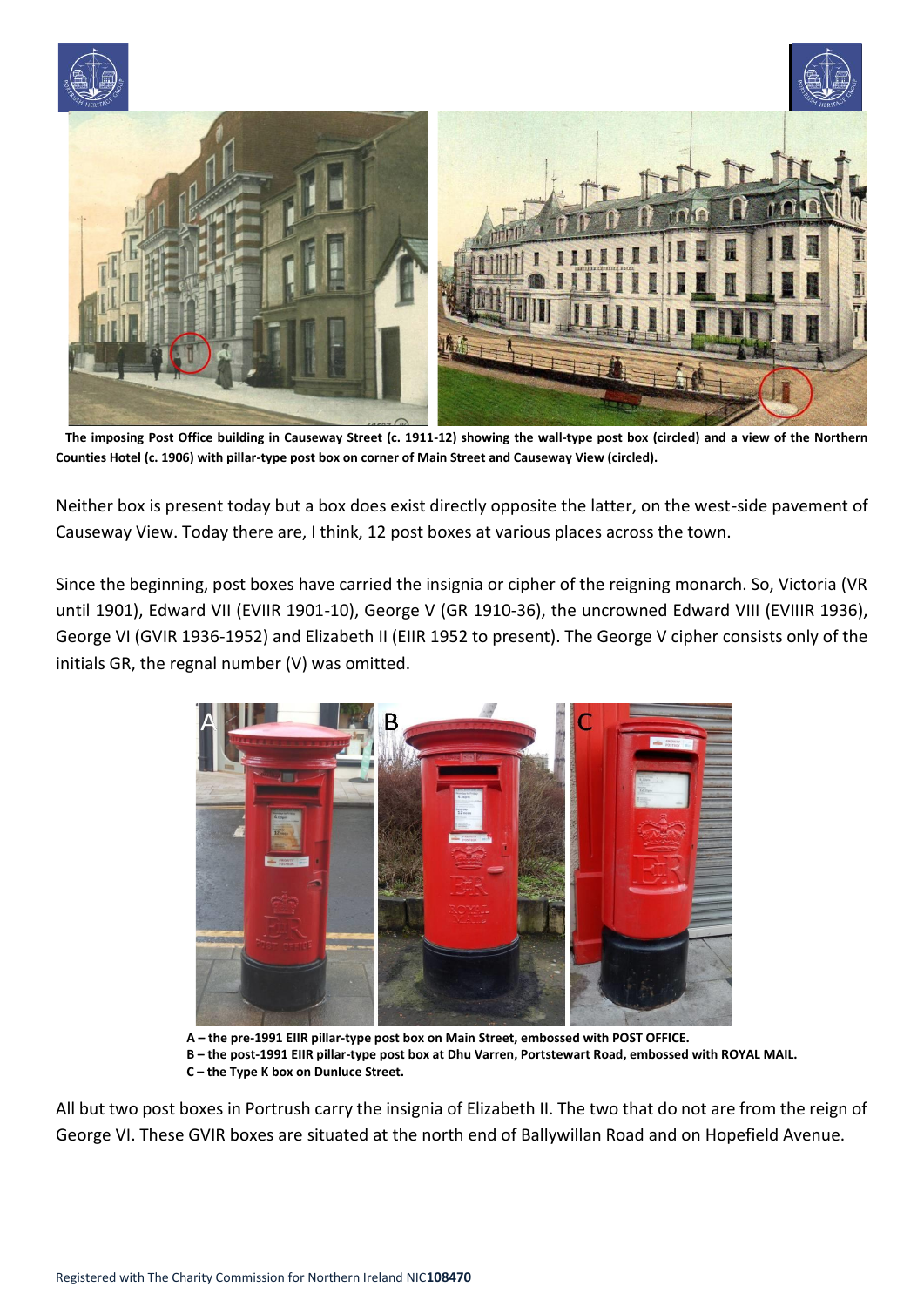





**A – the GVIR pillar-type post box on Hopefield Avenue. B - the GVIR pillar-type post box at the north end of Ballywillan Road, C - the GVIR cipher on the Ballywillan Road box.**

As a result of organisational changes within the Post Office the name ROYAL MAIL began to appear on post boxes from 1991. Prior to that they were embossed with POST OFFICE. So, on EIIR boxes it is usually easy to tell whether the box pre-dates or post-dates that year.

Two of the Portrush boxes post-date 1991 – at Dhu Varren, Portstewart Road; and outside the Hillcrest Post Office. Another more modern looking design can be seen on Dunluce Street. This box does not carry either the name ROYAL MAIL or POST OFFICE. It is a type of box that was in production from the early 1980s until 2000 and is known as a Type K box. Although the box had a much smoother look and a recessed aperture within the door, it did not prove to be a popular design and was discontinued. It also lacked the distinctive domed top with the fluted 'pie crust' edge, said to facilitate rainwater run-off.

The tall and cylindrical free-standing post box (generally known as a Pillar Box) is the most numerous type of box and Portrush has eight of these, although with design/age differences as noted above. Other styles of post box are also in use. There are three so-called Lamp Boxes and one Wall Box in Portrush. The former type derives its name from the fact that it was designed to be fixed to lamp posts.



 **Three lamp-type post boxes: A - Carrick Dhu caravan park, Ballyreagh Road, B – south end of Ballywillan Road, near the cemetery, C – at the Harbour. Each box carries the modern EIIR cipher. On A and C a detachable metal plate above the aperture states ROYAL MAIL the plate is missing from the box labelled B. Far right- the only wall-type post box in Portrush is on the gatepost at the entrance to the former Strandmore House on Causeway Street. The name POST OFFICE is embossed on the aperture protector.**